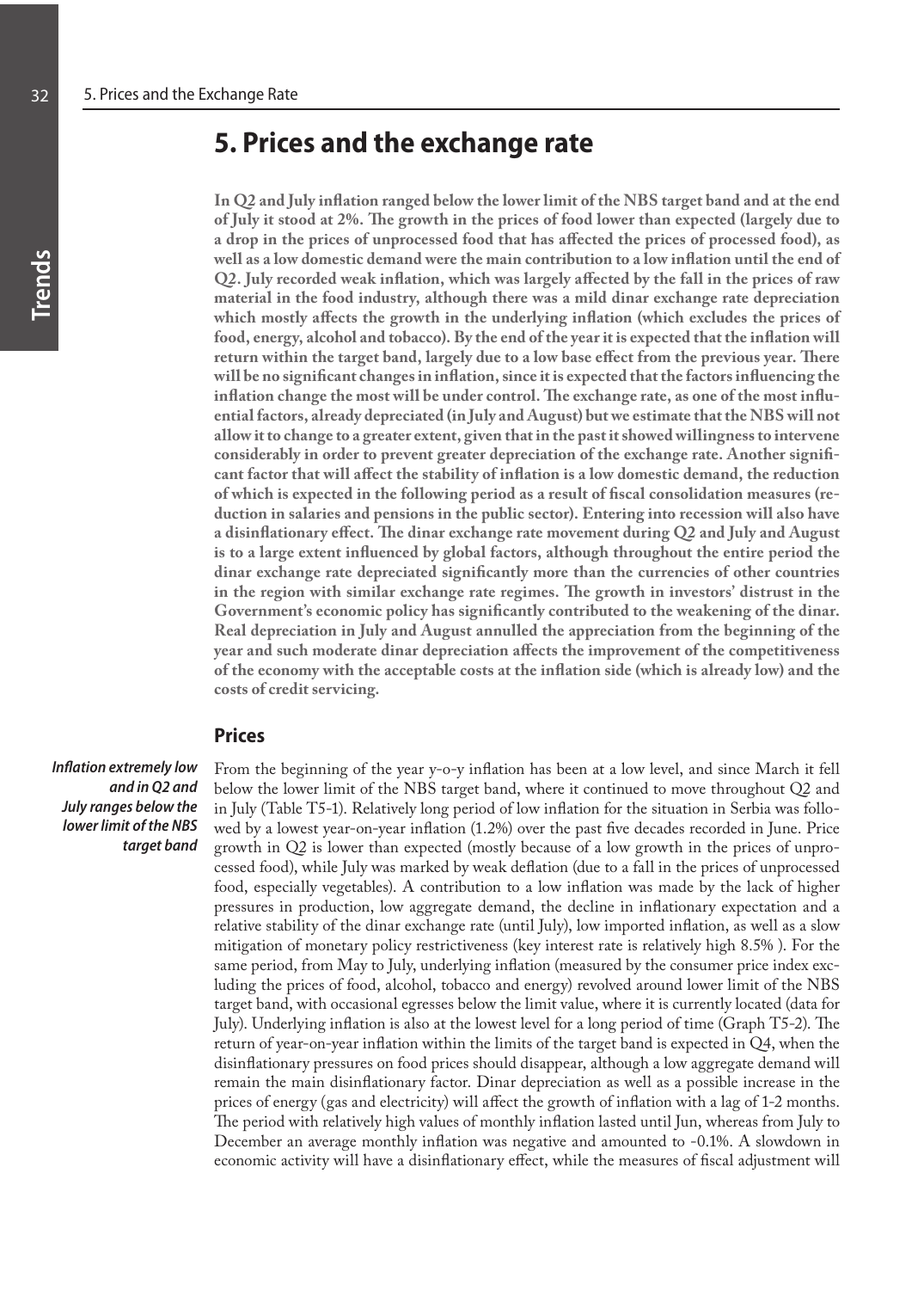| Table T5-1. Serbia: Consumer Price Index, 2008-2014 |  |  |
|-----------------------------------------------------|--|--|
|-----------------------------------------------------|--|--|

|      |                                            | <b>Consumer price index</b> |                     |                   |                                     |  |  |
|------|--------------------------------------------|-----------------------------|---------------------|-------------------|-------------------------------------|--|--|
|      | <b>Base index</b><br>(avg. 2006)<br>$=100$ | Y-o-y growth                | Cumulative<br>index | Monthly<br>growth | 3m moving<br>average,<br>annualized |  |  |
| 2008 |                                            |                             |                     |                   |                                     |  |  |
| dec  | 122.7                                      | 8.6                         | 8.6                 | $-0.9$            | 4.4                                 |  |  |
| 2009 |                                            |                             |                     |                   |                                     |  |  |
| dec  | 130.8                                      | 6.6                         | 6.6                 | $-0.3$            | 1.6                                 |  |  |
| 2010 |                                            |                             |                     |                   |                                     |  |  |
| dec  | 144.2                                      | 10.2                        | 10.2                | 0.3               | 11.7                                |  |  |
| 2011 |                                            |                             |                     |                   |                                     |  |  |
| dec  | 154.3                                      | 7.0                         | 7.0                 | $-0.7$            | 2.5                                 |  |  |
| 2012 |                                            |                             |                     |                   |                                     |  |  |
| mar  | 157.4                                      | 3.4                         | 2.0                 | 1.1               | 8.4                                 |  |  |
| jun  | 162.4                                      | 5.4                         | 5.3                 | 1.2               | 13.2                                |  |  |
| sep  | 169.1                                      | 10.3                        | 9.6                 | 2.3               | 17.7                                |  |  |
| dec  | 173.1                                      | 12.2                        | 12.2                | $-0.4$            | 9.9                                 |  |  |
| 2013 |                                            |                             |                     |                   |                                     |  |  |
| mar  | 175.1                                      | 11.2                        | 1.2                 | 0.0               | 4.7                                 |  |  |
| jun  | 178.2                                      | 9.7                         | 2.9                 | 1.0               | 7.3                                 |  |  |
| sep  | 177.3                                      | 4.8                         | 2.4                 | 0.0               | $-2.0$                              |  |  |
| dec  | 176.9                                      | 2.2                         | 2.2                 | 0.2               | $-0.9$                              |  |  |
| 2014 |                                            |                             |                     |                   |                                     |  |  |
| jan  | 179.5                                      | 3.1                         | 1.5                 | 1.5               | 4.4                                 |  |  |
| feb  | 179.7                                      | 2.6                         | 1.6                 | 0.1               | 7.5                                 |  |  |
| mar  | 179.1                                      | 2.3                         | 1.2                 | $-0.3$            | 5.1                                 |  |  |
| apr  | 180.1                                      | 2.0                         | 1.8                 | 0.6               | 1.4                                 |  |  |
| maj  | 180.2                                      | 2.1                         | 1.9                 | 0.1               | 1.1                                 |  |  |
| jun  | 180.4                                      | 1.2                         | 2.0                 | 0.1               | 2.9                                 |  |  |
| jul  | 180.2                                      | 2.0                         | 1.9                 | $-0.1$            | 0.2                                 |  |  |

\* Three-month moving average of a price growth rose to an annual level. (For example, the March value is obtained by raising the average monthly price growth in January, February and March to an annual level). Source: SORS

*The gradual restrictiveness mitigation of the monetary policy by the NBS*

The measures of the National Bank of Serbia were not synchronized with inflation movement to the best extent in the past year. Since the inflation returned within the limits of the target band in September 2013, there was a modest reduction in the key interest rate, from a high level of 11%, which in previous years corresponded to the periods with inflation of over 10% (Graph T5-3) to a still high 8.5% in June 2014, even though the inflation is at a record low level, with no prospects for a significant growth, and the economy is stagnant or on the verge of recession. During Q2, there were two reductions in key interest rate by 50 basis points at the meetings of the NBS' Executive Board in May and June (to 9% and 8.5% respectively). The current account deficit is stabilized at a high level of around 5%, and the strengthening of the real dinar value has certainly contributed to a slowdown of the export growth and acceleration of the import

**Graph T5-2. Serbia: Y-o-y Inflation Rate and Underlying Inflation and the NBS Target Band 2008-2014**



**Graph T5-3. Serbia: NBS Reference Interest Rate and y-o-y Inflation Rate, in %,** 



additionally affect the aggregate demand reduction and price stability; it is expected that July and August dinar depreciation will have inflationary effect in the following period. Significant changes in inflation are not expected to occur by the end of the year. Factors that could affect the changes in the price growth rate to a largest extent are: the exchange rate, which already depreciated, but in the previous period National Bank of Serbia showed the willingness to "defend" the exchange rate from the excessive deviation, even at the cost of considerable reduction in foreign exchange reserves; second factor that largely affects the inflation is the reduction in domestic demand, which is likely to occur due to anticipated cuts in wages and pensions (fiscal consolidation measures).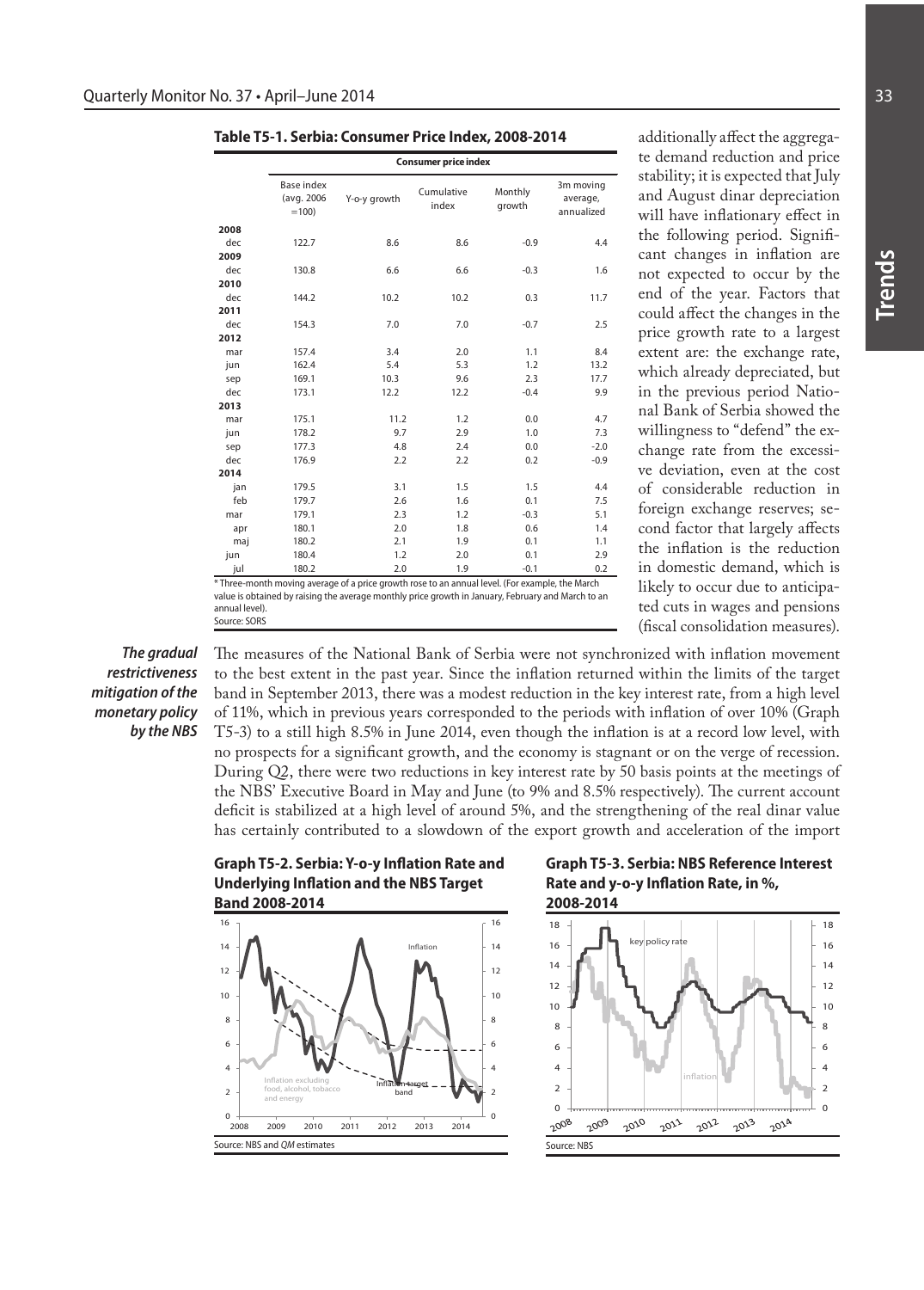growth. The explanation for the implementation of more restrictive monetary policy than the one more suitable to the conditions of a current low inflation could be found in the structural imbalances in the economy of Serbia (high fiscal and foreign-trade deficit, high level of bad loans in economy) that can threaten macroeconomic stability. The indecisiveness of the Government to implement stricter measures of fiscal consolidations and the delay of the announced measures causes a distrust of investors which is primarily expressed in the foreign exchange market, only to later transfer to inflation as well.

*Low inflation in Q2 and deflation in July 2014*

Overall inflation in Q2 and July amounted to 0.6% (individually: 0.8% in Q2 and -0.1% in July). Observed from the beginning of the year- after a one-off inflation increase in January (conditional seasonal increase in the prices of food and an increase in specific VAT rate and excise duties), there was a period of a low monthly inflation in Q1 and Q2, as well as the occasional low deflation- in March and July (Table T5-1). Inflation in Q2 was mostly contributed by the price growth of food (growth of 1.5%, i.e. contribution of 0.5pp) and telecommunication services (growth of 0.1%. i.e. contribution of 0.1pp) (Table T5-4), and in April the decline in the prices of food (-1.8%, i.e. contribution -0,6pp) and the increase in the fuel prices (1.2%, the contribution of 0.1pp). Unprocessed food prices increased in Q2 by 4.9%, out of which prices of fruit contributed the inflation by 0.4 pp, and the prices of fresh meat by 0.3%. Due to a good agricultural season in the country and abroad, seasonally expected increase in the prices of vegetables was absent, and its price continued to drop during July. Processed food prices, due to a fall in the prices of raw material, were in a decline in Q2 (all product categories except for milk and dairy products), and similar trend continued in July. The growth in the prices of industrial products excluding food and energy in Q2 did not occur as a result of low aggregate demand. None of the price categories from this group made a significant contribution (positive or negative) to overall inflation in Q2 and July. Service prices in Q2 increased by 1.6%, whereas the largest contribution to overall inflation has come from the rise in prices of package tours and to a less extent, from the changes in the prices of housing and utility services and vocational services. Regulated prices increased by 0.2% in Q2 (housing and communal services and medicaments), and observed from year-on-year standpoint, the growth of these prices is slowing down month by month and is currently standing at around 10%. Since the beginning of the year these prices have increased by 3.2 % (a consequence of adjusting to a higher VAT rate and an increase in the excise duties), while the higher growth in this price group is expected in the second half of the year, primarily on the basis of the expected rise in the energy prices, which has already begun in July. Also, the impact of the increase in the prices of te-

*Overall and underlying inflation are relatively low*

## **Table T5-4. Serbia: Consumer Price Index: Contribution to Growth by Selected Components**

| 100.0<br>Food and non-alcoholic beverages<br>34.5 | 0.7<br>1.5 | 0.7 | $-0.1$ |        |
|---------------------------------------------------|------------|-----|--------|--------|
|                                                   |            |     |        | $-0.1$ |
|                                                   |            | 0.5 | $-1.6$ | $-0.6$ |
|                                                   | 1.7        | 0.5 | $-1.8$ | $-0.6$ |
| 7.8                                               | $-0.2$     | 0.0 | $-0.2$ | 0.0    |
| 4.2                                               | 0.0        | 0.0 | 0.0    | 0.0    |
| 4.6                                               | 0.4        | 0.0 | $-0.7$ | 0.0    |
| 13.0                                              | 0.2        | 0.0 | 0.3    | 0.0    |
| 5.1                                               | 0.0        | 0.0 | 0.0    | 0.0    |
| 4.1                                               | $-0.6$     | 0.0 | $-0.7$ | 0.0    |
| 6.4                                               | 0.7        | 0.0 | $-0.1$ | 0.0    |
| 12.3                                              | $-0.4$     | 0.0 | 0.8    | 0.1    |
| 5.1                                               | $-1.0$     | 0.0 | 1.2    | 0.1    |
| 5.0                                               | 1.3        | 0.1 | $-0.1$ | 0.0    |
| 12.2                                              |            | 0.1 |        | 0.4    |
|                                                   | 30.9       |     |        |        |

lecommunication services on the inflation growth is expected the coming months (from September). Floods in May haven't largely contributed to the prices, which is a result of a low demand but also fall in the prices of primary agricultural products in the global market, which will condition the cost pressures in food production remain low until the end of the year. Possibility of duty-free imports of most agricultural products from the EU as of this year also reduces the pressures on the growth in the food price in terms of reduced supply in the domestic market.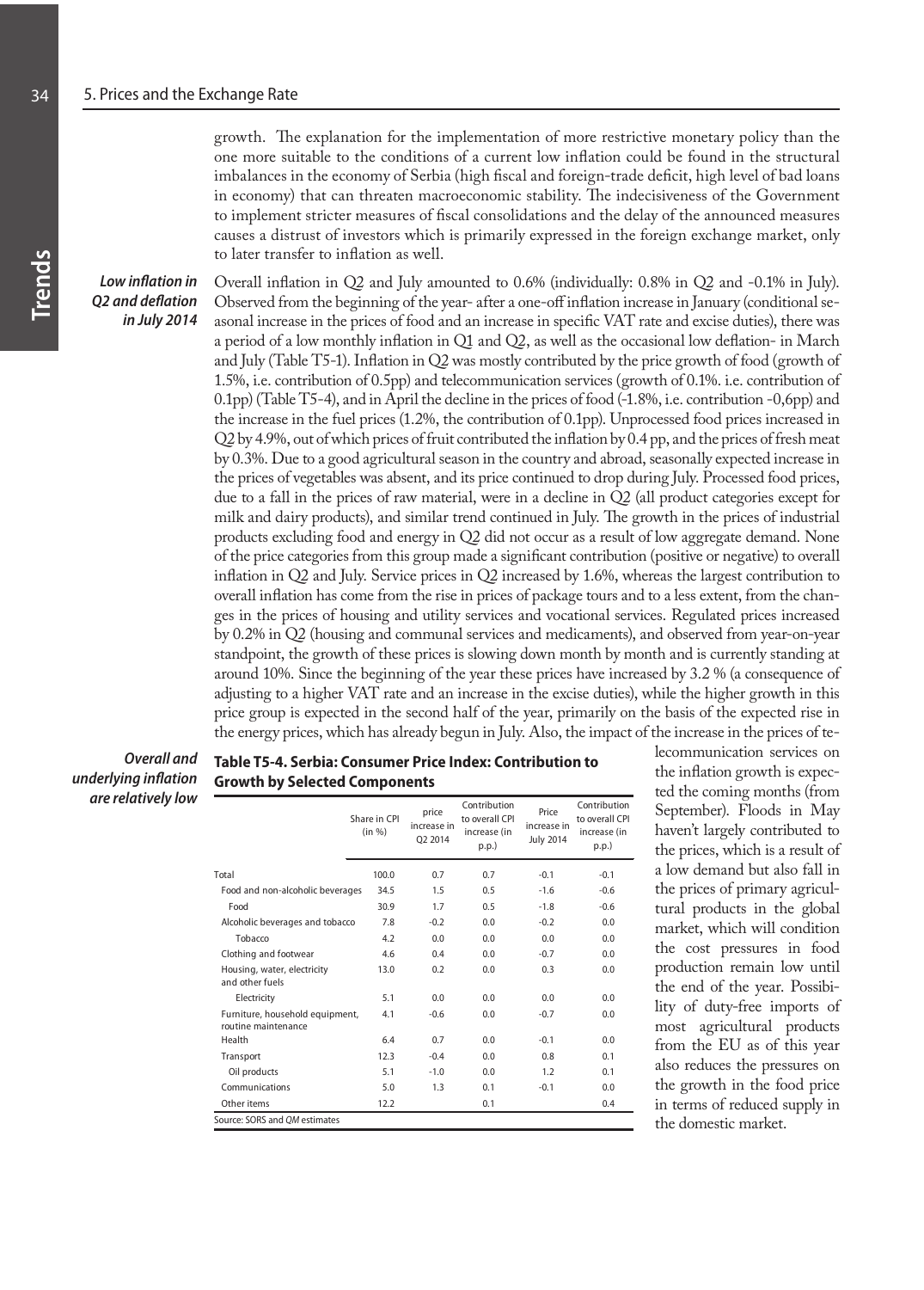Underlying inflation (inflation excluding food, alcohol, tobacco, and energy) has been at a stable low level since the beginning of the year. Its slight growth was recorded in July 2014, when the three-month average was 1.2%, i.e. 4.9% when annualized (Graph T5-5). This leap is caused by the July's one-off increase in the prices of insurance and the prices of services from the group of recreations and culture (which doesn't need to be a one-off character). Overall inflation was slightly lower, since the growth of the prices in the group of products that are included into measuring the underlying inflation was offset by the fall in the prices of food and not too excessive an energy growth, thus annualized three-months average of the overall inflation amounted to a mere 0.2%. The growth of underlying inflation was affected by the unstable dinar exchange rate (July depreciation that continued in August and September), while the fall of the country risk premium had a disinflationary effect in Q2 and July (measured by EMBI index; the decline in risk premium is related to the global trend- the decline occurred in other countries in the region as well). However, uncertainty regarding the scope and the beginning of the fiscal reforms could threaten the exchange rate stability and thus affect underlying and overall inflation.

*Moderate inflation increase and its return within the target band is expected by the end of the year*

In Q3 year-on-year inflation will most likely stagnate and continue to move below the lower limit of the NBS target band. However, in the last quarter of the year2014 we expect a moderate acceleration of inflation and its movement toward the center of the target band. The main drivers of the accelerating inflation will be dinar depreciation during the third quarter, and the prices of electricity and gas are expected to increase. The expected decrease of wages in public sector and pensions will impact the slowing down of inflation, thus the overall inflation in the fourth quarter will be relatively modest.

*Entrepreneurs expect the inflation to reach the middle of the target band* 

Short-term inflationary expectations (in the next year) for the economy and financial sector are within the limits of the NBS target band, both in the short and medium term. Thus, the estimates of the inflationary expectations for the financial sector in the coming year range from 3.75%



**Graph T5-5. Serbia: CPI and Underlying** 

to 4.5%. Inflationary expectations for the economy revolved around 5% in July. Expectations of the population are at a high 10%, but they are caused by the population's lack of information on the macroeconomic trends, and thus the current inflation rate, which is estimated to be at a high level of 10-15% as well (perceived inflation). Medium-term inflation expectation (for two years in advance) for the financial sector and economy are also within the limits of the NBS target band (4.6% and 6% respectively), while the expectations of the population are at the level of 10%. The biggest uncertainty in the estimates of the inflation trends in the following period refers to whether and in what amount will the price of the electricity and solid fuels be adjusted. There are risks to a less extent in the trends of agricultural product prices and regarding the current geopolitical tensions.

## **The exchange rate**

*Relatively stable dinar exchange rate in Q2, depreciation in July and August* After a period of depreciation in January, the dinar exchange rate against the euro was relatively stable until the end of Q2. At the end of the period, dinar in Q2 nominally depreciated by 0.3%, while the average level rose slightly  $(0.2%)$  when compared to Q1. In July and August, however, there was a period of dinar depreciation which continued in the early September. From the level of less than 115 dinars per euro at the beginning of the year, the exchange rate moved around 119 dinars per euro in the early September (Graph T5-6). During Q2 the exchange rate was mostly stable with moderate appreciation pressures, which is consistent with the trend in the countries of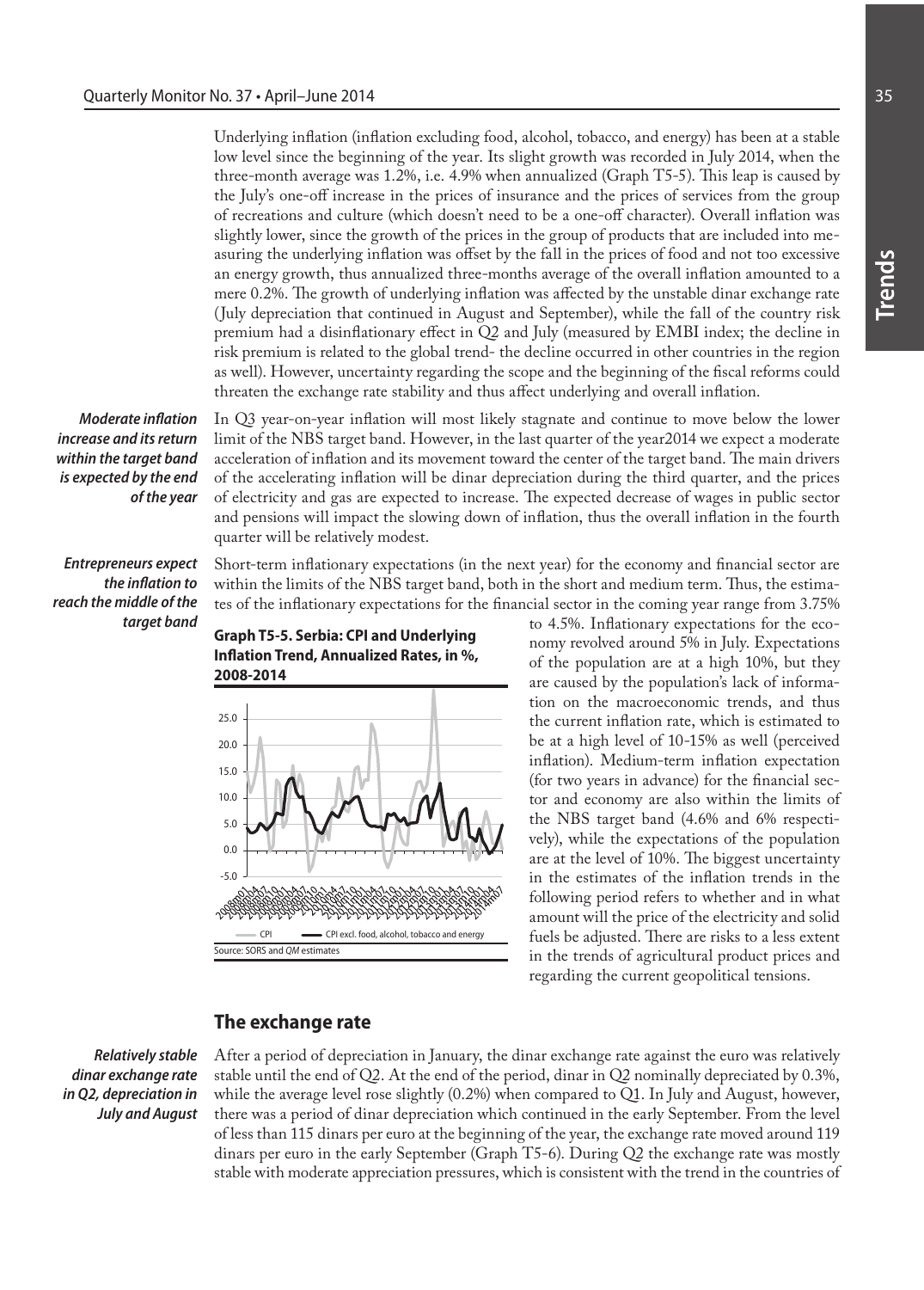



**Graph T5-7. Nominal exchange rate depreciation (in %) in Period of May-August 2014 in Chosen Central and Eastern European Countries**



the region that implement the fiscal exchange rate regime. To a large extent it was contributed by the fal in the risk premium and enlarged investing of foreign investors into the securities. Unlike Q1, when NBS intervened by selling foreign currencies, during Q2 it intervened by foreign currencies purchases of 170 million euros (mostly in the first half of April). Depreciation pressures caused by the escalation of geopolitical tensions concerning Ukraine crisis emerged at the beginning of Q3. Furthermore, the resignation of the Minister of Finance has led to an occurrence of unfavorable news about the scope and pace of fiscal consolidation in the following period. The risks relating to implementation of fiscal consolidation are reflected in insufficient scope of measures that are implemented and in a lack of confidence in their implementation, in the conditions of constantly growing macroeconomic risks. Since July, the nonresidents in the foreign exchange market again emerged in the role of net customers. Thus, the NBS in July and August intervened on MDT mainly by selling foreign currency (since the beginning of the year until the beginning of September NBS bought 200 million euros and sold more than 900 million euros). Most of the currencies of the countries in the region with the similar exchange rate regime strengthened in Q2, while since of July depreciation pressures start to occur (Graph T5-7). Although the dinar exchange rate movement was mostly in the line with the average trend of this group of countries, dinar depreciated during the period when the currencies in other countries substantially appreciated (January and May 2014), while dinar depreciation in the periods of depreciation of regional currencies was stronger. It can be concluded that the movement of the dinar exchange rate was in part the result of global factors, but a slightly higher depreciation than average was affected by the political situation and uncertainty regarding fiscal reforms in the country (election of the Government of Serbia at the beginning of the year, the change of the Minister of Finance and the risks related to the implementation of fiscal consolidation).

*Moderate real appreciation in Q2 and depreciation in the period July-September*

After a real appreciation in Q1 of about 0.1%, the dinar appreciated in real terms during Q2 by additional 0.8% (mostly in April), only to depreciate in real terms by a relatively modest 0.05%. Overall real appreciation since the beginning of 2014 until the end of July was 0.9%. NBS interventions in the second quarter prevented a considerable appreciation of the dinar. We estimate that in a highly euroized economy such as Serbian it is desirable for the central bank to prevent large exchange rate fluctuations. In the euroized economy exchange rate fluctuations transfer to a large extent onto inflation and intermittently create large capital gains and losses, thus reinforcing macroeconomic stability.

*The real exchange rate has mainly followed the movement of the nominal exchange rate* 

The movement of the real exchange rate in Q2 was mostly influenced by the ratio of domestic inflation and inflation in the eurozone countries, which in some months led to divergent trends in nominal value and the real exchange rate (Grpah T5-8). At the beginning of Q3, the main cause of the movement of the real exchange rate is the nominal value of the exchange rate, and then the value of inflation in Serbia and the Eurozone. Nominal depreciation in August was signifi-